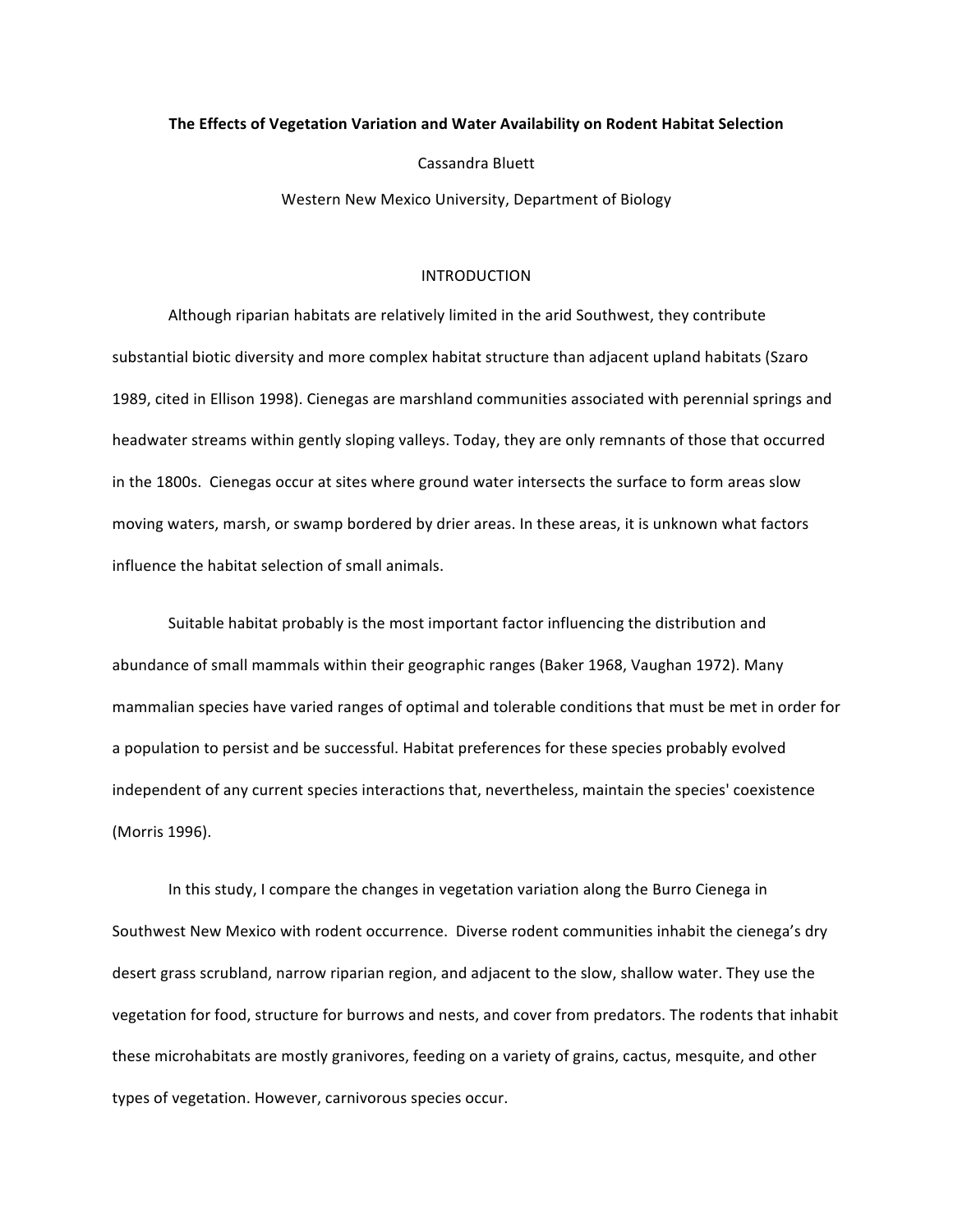The purpose of this experiment is to observe community interactions between the vegetation, water availability, and rodent response in a desert cienega. In Ellison, percent cover by annual and perennial grasses and shrubs, substrate, and frequency of shrubs, trees, and debris were significant determinants of small mammal distribution within a habitat type (1998). The changes within areas should present changes in microhabitat selection cues between the small mammal community, and I attempt to show patterns in selection cues presented by structure and species composition of the vegetation by comparing rodents captured to the following: percent cover of four vegetation types (grass, forb, woody, and dead wood), the changes in moisture gradients as microhabitats differ from upstream, midstream, and downstream, and distance from a water source. Only species specializing on certain habitat features should be strongly associated with one or more habitat variables. How well the habitat variables predict the local distribution of a species should correspond to the species' degree of habitat specialization with respect to the area sampled (Hallett).

## **METHODS**

*Study area* – My study was conducted at the Burro Cienega on the Pitchfork Ranch, southeast of Silver City, New Mexico, approximately 17 miles (27.5 km) south down Separ Road off Highway 90. The cienega consists of a slow moving stream bordered by a marshy riparian area whose width diminishes as the water levels reduce as it travels downstream. On either side of the stream occur arid soils with drier vegetation characterized by desert forbs and grasses as well as upland woody vegetation. Given the great diversity of vegetation, I selected three study sites along the stream that differed in vegetation characteristics and amount of water flow. The upstream site had the greatest width riparian zone with adjacent marshy segments, surrounded by arid grasslands. The middle site contained a significantly smaller amount of riparian flora and consisted of a mix of vegetation and woody debris. The downstream site contained a narrow riparian zone surrounded by scattered drought-resistant grasses,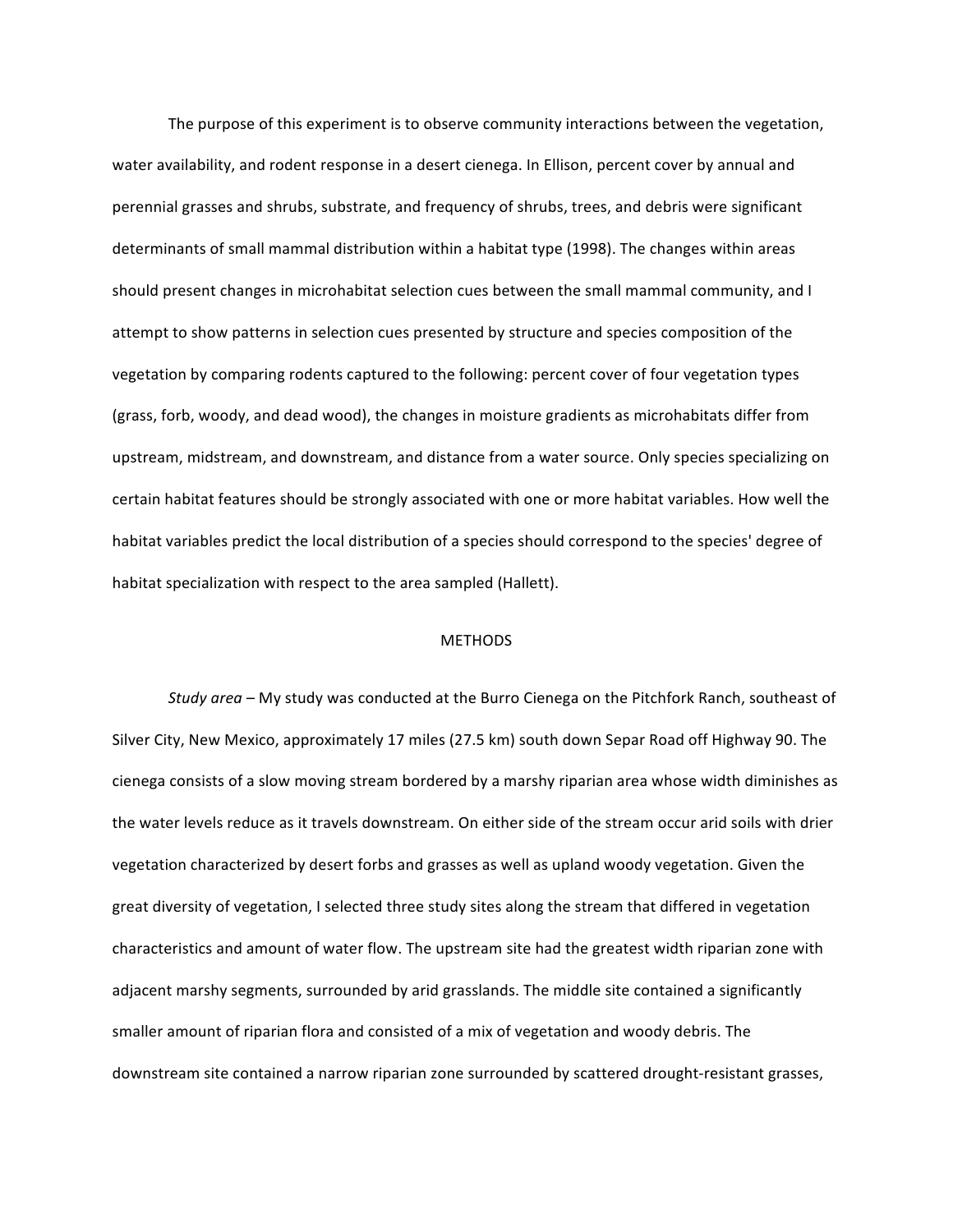forbs, and woody species within a moderate to steep rocky terrain (Labeled sites C, B, and A, respectively). 



Figure 1: Site A (downstream), Site B (middle section), and Site C (upstream), respectively. Bold black line indicates the end of the property line. Thin lines indicate trap line location along the waterway. Each trap line was 60m in length.

*Study Plot Establishment* – Each trap line was 60 meters in length and included 12 study plots placed in 5 meter increments. Each of the three study sites contained 6 trap lines and 72 individual study plots. In order to establish sites selected as randomly as possible, each trap line was paced out to be 50 meters from the previous line, which set the standard requirements for each site, as well as allowing each trap line to be relatively unaffected from the other lines. At each study plot, a trap was placed and vegetation data collected. Due to time restrictions, each site was trapped once.

*Live Trapping Methodology* – Rodents were trapped using live Sherman rodent traps. A trap was placed at each study plot and baited with oatmeal and artificial vanilla flavoring. Trapping was done between September – November, so bedding materials were added. Each trap was oriented with the open door facing the stream so there was no variation between plots that could affect trapping success.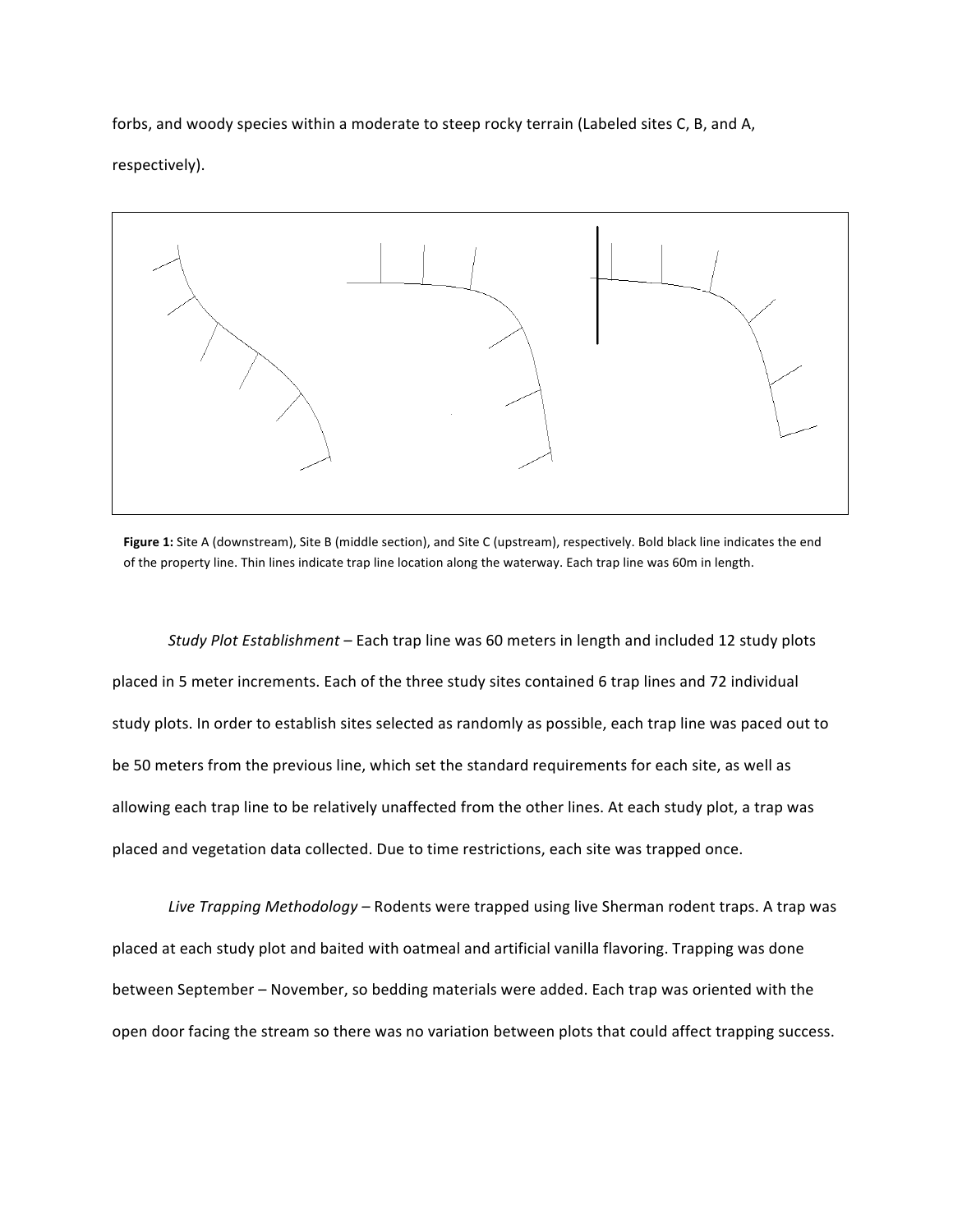Traps were set in the evening and were left overnight. Rodents and empty traps were collected the following morning.

*Habitat Assessment* – The vegetation at each study plot was surveyed in order to characterize the plant life in the area. Plants were classified as one of four types: grasses, forbs, woody (which included all shrubs, trees, and succulents), and dead wood. Percent cover was estimated for each vegetation type and for each individual species using the following cover classes: trace  $($ <1%), 1-9%, 10-24% and ≥25%. Vegetation was sampled within a 2 meter radius of each Sherman trap.

To avoid inconsistencies, the following criteria were set that were followed throughout assessment. To differentiate between trace and 1% cover, I considered trace to be represented by the presence of only one example of either a plant type or individual species. A cover class of 1% had to have at least two plants within the designated 2 meter area. A second criterion set for vegetation assessment was a cut off point for the sample area. A decision had to be made whether plants at the border of the 2 meter radius should be included within the sample set. In order to reduce the possibility of discrepancies, if the base or trunk of the plant did not fall within the 2 meters, the plant was not included in the assessment.

Data Analysis – Vegetation data was summarized using detrended correspondence analysis (DCA; Sokal 1998). DCA is an ordination technique that arranges plant community data into a low dimensional space so that similar entities are close together and dissimilar entities are far apart (Gauch 1982, cited in Norris 1999). DCA axes scores and total cover classes of grass, forbs, woody, and dead wood, were compared to rodent capture using a stepwise regression analysis. The number of each rodent species captured as well as the collective sample of granivorous species combined was compared to the physical data. The stepwise analysis compared the abundance of rodents captured to the following independent variables of total grass, forb, woody, and dead wood cover as well as the study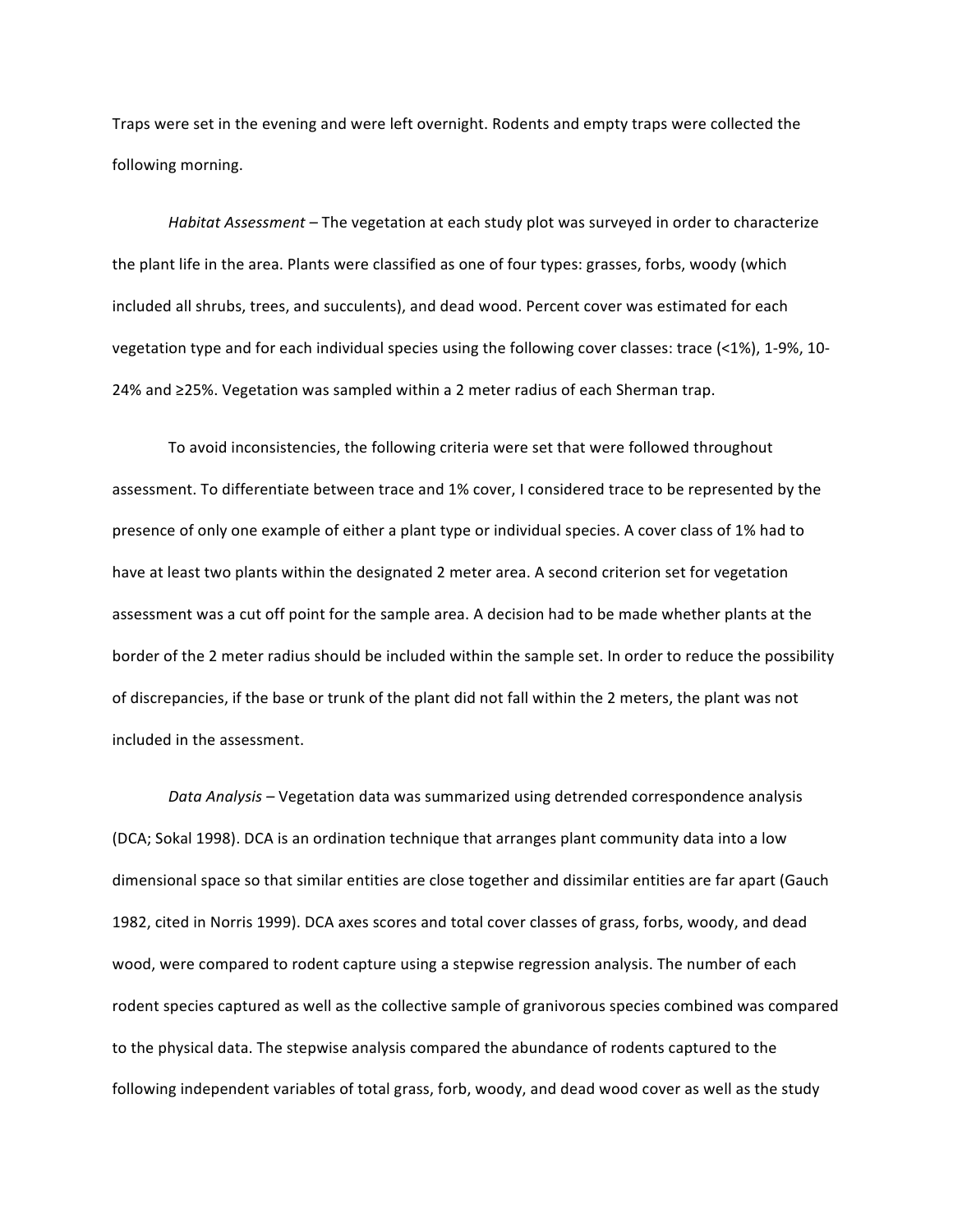site scores of the first three DCA axes. A two-way Analysis of Variance (ANOVA; Sokal 1998) was also performed on rodent capture for each of the three sites to differentiate whether the different habitats of the upstream, middle, and downstream sections and/or the distance in meters away from the water source had an impact on rodent populations (each rodent species as well as all granivorous species combined). ANOVA compared the mean numbers of rodents captured within each site. It also analyzed the mean capture in comparison to distance from the water source.

### RESULTS

The vegetation in 216 individual study plots was surveyed with 126 plant species identified. *Sporobolus giganteus* (grass), *Bouteloua curtipendula* (grass), *Isocoma tennuisecta* (woody*), Salsoa sp (forb), Chenopodium sp (forb), and Gutierrezia sp (woody), were the most frequently seen species in the* cienega combined (arranged from greatest to least abundance, respectfully). Mean total abundance for each plant cover class type was 35.0% grass, 28.7% forb, 25.6% woody, and 10.7% dead wood (figure 2).

The downstream site (Site A) occurred within moderately steep hillsides with a rocky substrate. Overall vegetation cover declined significantly as the quantity of water decreased. Vegetation composition for Site A differed from the other two sites with a higher ratio of drought tolerant plants to riparian vegetation. *Eriognium wrightii, Aristida* spp, Bouteloua spp, and scattered cacti are examples of some commonly occurring species (figure 3). Examples of commonly occurring species within the middle study site (Site B) include *S.giganteus, Xanthisma gracilis, and B. curtipendula* (figure 4). The slope gradient was a combination of gentle terrain to moderate rises. The upper study site (Site C) consisted of a relatively mild slope aspect, the primary vegetation consisting of riparian vegetation near the water and a transition into desert prairie grasslands (figure 5). Typical plant species found at Site C include S. *giganteus, Salsoa* sp*, I. tennuisecta*, and *Chenopodium* sp.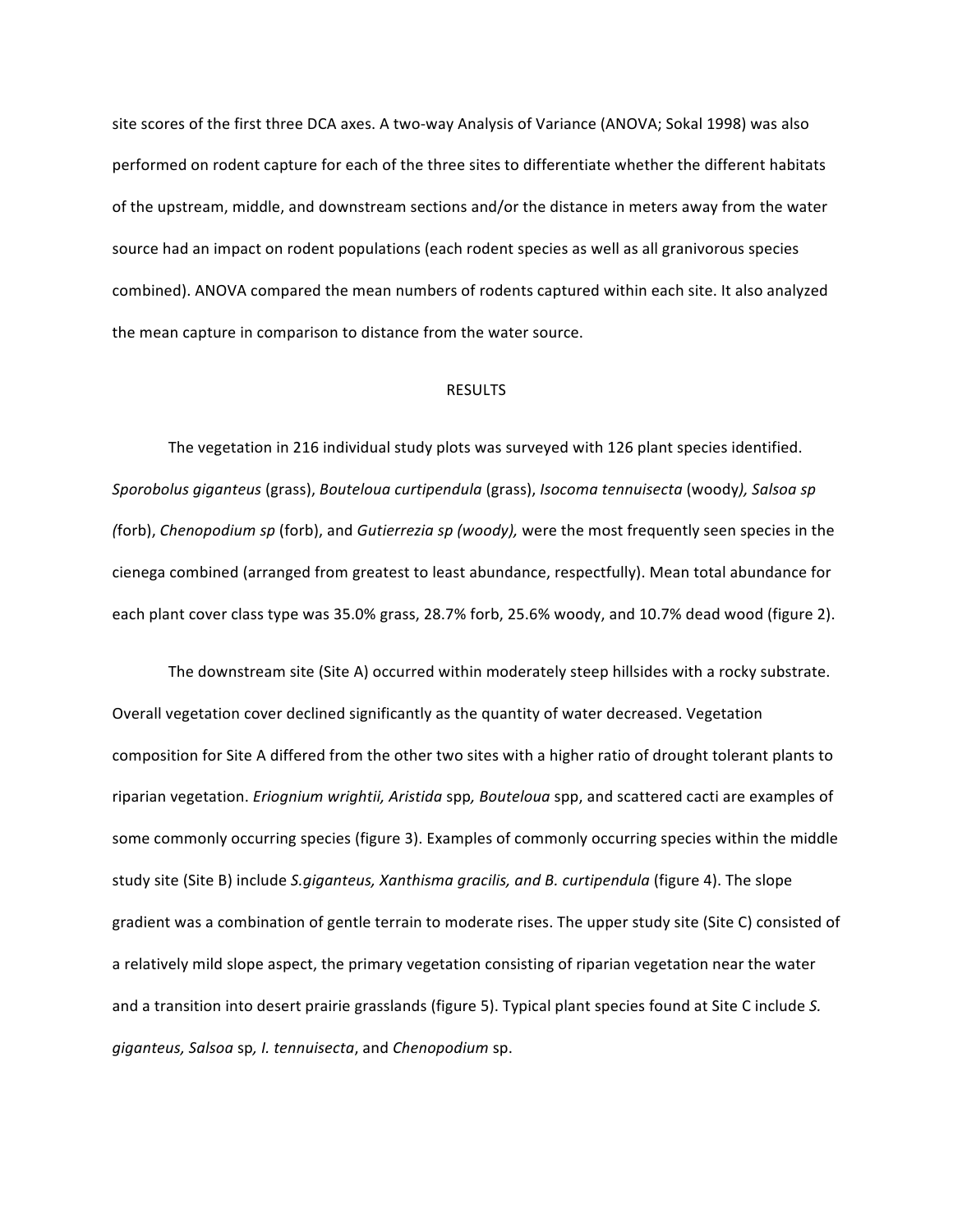DCA summarized the vegetation data by scoring each species and arranging them into spatial axes. DCA Axis 1 was identified as a moisture gradient, scoring hydrophilic species such as *Baccharis* salicifolia, Salix gooddingii, and *Convolvulus equitans* with high numbers and dry species such as *Plantago patagonia* and *Silene antirrhina* with negative numbers. Patterns in DCA Axis 2 were difficult to interpret, as woody, forbs and grasses found within all moisture gradients were grouped together. High scores within Axis 2 were best interprted as a combination of weedy forbs and shrubs. None of the rodents captured showed any indication of responding to the vegetation gradient in Axis 2. DCA Axis 3 had a general trend of higher scores among woody species such as *Brickellia californica, Celtis reticulata,* and *Berberis haematocarpa*. This axis, however, was not absolute since woody species such as *Ericameria nauseosa* and *B. salicifolia* were given negative scores. Approximately 10.6% of the variance among vegetation was explained by DCA axes, cumulatively (Table 1).

| <b>Detrended Correspondence Analysis of Vegetation</b> |                  |                    |  |
|--------------------------------------------------------|------------------|--------------------|--|
| Axis                                                   | Increment $(R2)$ | Cumulative $(R^2)$ |  |
|                                                        | 0.039            | 0.036              |  |
|                                                        | 0.017            | 0.056              |  |
|                                                        | 0.05             |                    |  |

Table 1: The first three DCA axes combined explained 10.6% of the variation in vegetation among all study plots.

Collectively, the three sections of the cienega contained a high diversity of rodent species, due to the trapping of 12 different species out of 52 total captures (Table 2). *Neotoma albigula, Neotoma mexicana, Peromyscus boylii, Peromyscus eremicus,* and *Perimyscus leucopus* were found to show some significant correlation between habitat selection and vegetation variation. A stepwise regression analysis of rodents captured, total vegetation type cover classes, and DCA results showed substantial connections.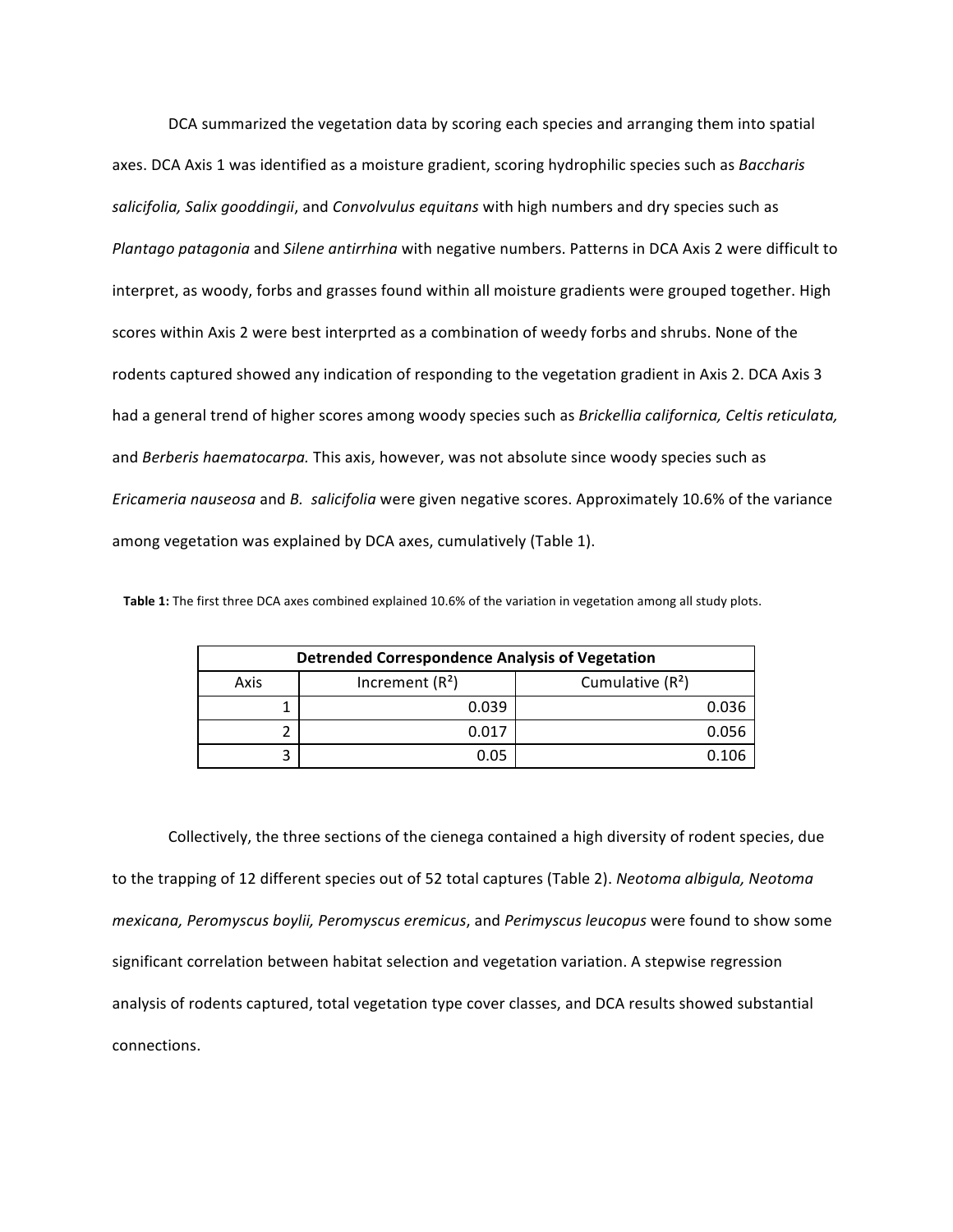Table 2: Total captures for all three sites combined.

| <b>Species Name</b>       | <b>Total Captured</b> |
|---------------------------|-----------------------|
| Dipodomys merriami        |                       |
| Baiomys taylori           |                       |
| Chaetodipus intermedius   |                       |
| Onychomys torridus        | 2                     |
| Neotoma albigula          | 6                     |
| Neotoma mexicana          | 4                     |
| Peromyscus boylii         | 12                    |
| Peromyscus eremicus       | 3                     |
| Peromyscus leucopus       | 18                    |
| Reithrodontomys megalotis | 2                     |
| Sigmadon fulviventer      | 1                     |
| Sigmadon hispidus         |                       |
| Total                     | 52                    |

A significant regression model (F=396, df=2,213, p=.026) found two independent variables, grass (β=-.0271, df=1,213, p=.0156) and dead wood (β=-.0167, df=1, 213, p=.0484) that placed significant predictable power explaining numbers of *N. albigula* captured. Both variables possessed negative slopes, which indicates that as grass cover and dead wood cover, respectively, increased, the number of *N. albigula* captured decreased.

The model found that *N. mexicana* responded to the amount of live woody cover (F=4.13, df=1,214, p=.0434). The variable slopes indicate a positive correlation between the amount of woody cover (β=.0157, df=1,214, p=.0434) and the total number of *N. mexicana* captured. Potentially, as woody cover increases the number of *N. mexicana* should potentially increase.

The regression model found that the amount of dead wood influenced capture rates of P. *boylii.* The model (F=4.72, df=1, 214,  $p=0308$ ) placed significant value for the independent variable, dead wood ( $β = .0248$ , df=1,214, p=0.038), to positively interact with P. boylii.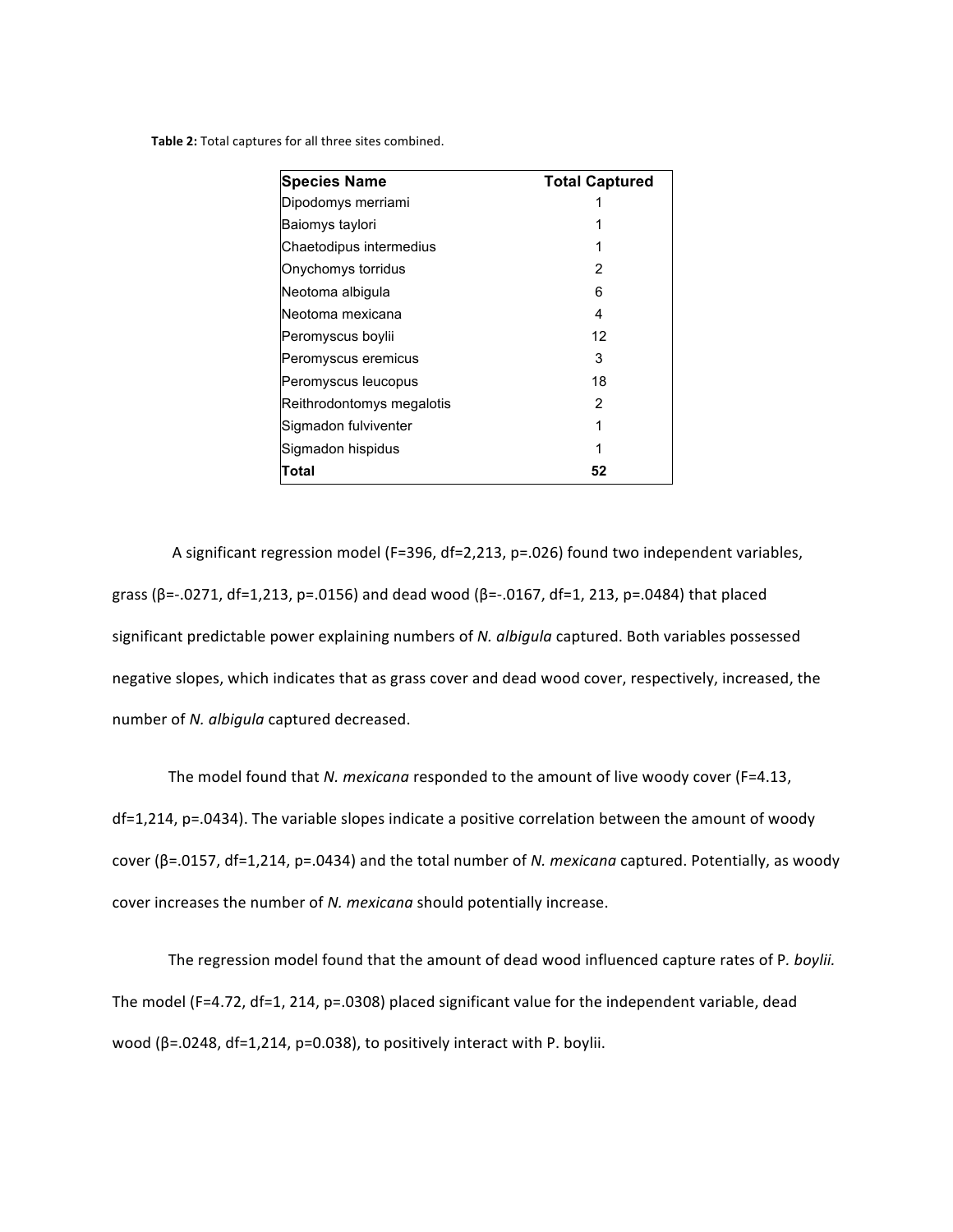The model for *P. eremicus* placed significant value for a negative relationship between DCA Axis 1, which organizes the plants into moisture gradients (F=5.45, df=1,214, p=.0205;  $\beta$ =-.0001, df=1,214, p=.0205, model and variable, respectively). This negative slope indicates that *P. eremicus* numbers will increase as the vegetation moisture decreases.

P. leucopus showed substantial connections between forb coverage and microhabitat selections. The model (F=7.58, df=1,214, p=.0064) showed that forb abundance ( $\beta$ =.4947, df=1,214, p=.0064) positively corresponds with the *P. leucopus* captured. Axis 3 in DCA also showed a significant relationship with capture rates of P. leucopus. The regressional analysis model showed that the variable, Axis 3, produced a negative slope with *P. leucopus* (F=7.69, df= 1,214, p=.0061; β=-.0006, df=1,214, p= .0061, model and variable, respectively).

Reithrodontomys megalotis did not demonstrate a significant correlation between those captured and percent cover of any plant type, however, DCA Axis 1 was marginally insignificant (F=3.32, df=1,214, p=0.0698, β=-0.0006, df=1,2124, p=0.0698, model and variable, respectively).

Baiomys taylori, Chaetodipus intermedius, Dipodomys merriami, Sigmadon hispidus, S. *fulviventer,* and *Onychomys torridus* regression analysis did not show any significant factor in the amount of vegetation cover or plant species composition that is used in habitat selection. The species showed no significant response during data analysis, due to low numbers captured.

Regression analysis of all the granivores combined (excluding *O. torridus*) showed a significant model (F=4.37, df=1,214, p=.0377) in which the independent variable of live woody vegetation ( $\beta$ =.0504,  $df=1,214$ ,  $p=.0377$ ) had the most influence within the vegetation structure on cues for microhabitat selection. A correlation between DCA Axis 3 was marginally insignificant (F=3.71, df=1,214, p=0.0554). The slope for Axis 3 ( $\beta$ =-.0006, df=1,214, p=.0554) was negative; as Axis 3 vegetation goes up, overall small mammal abundance potentially decreases.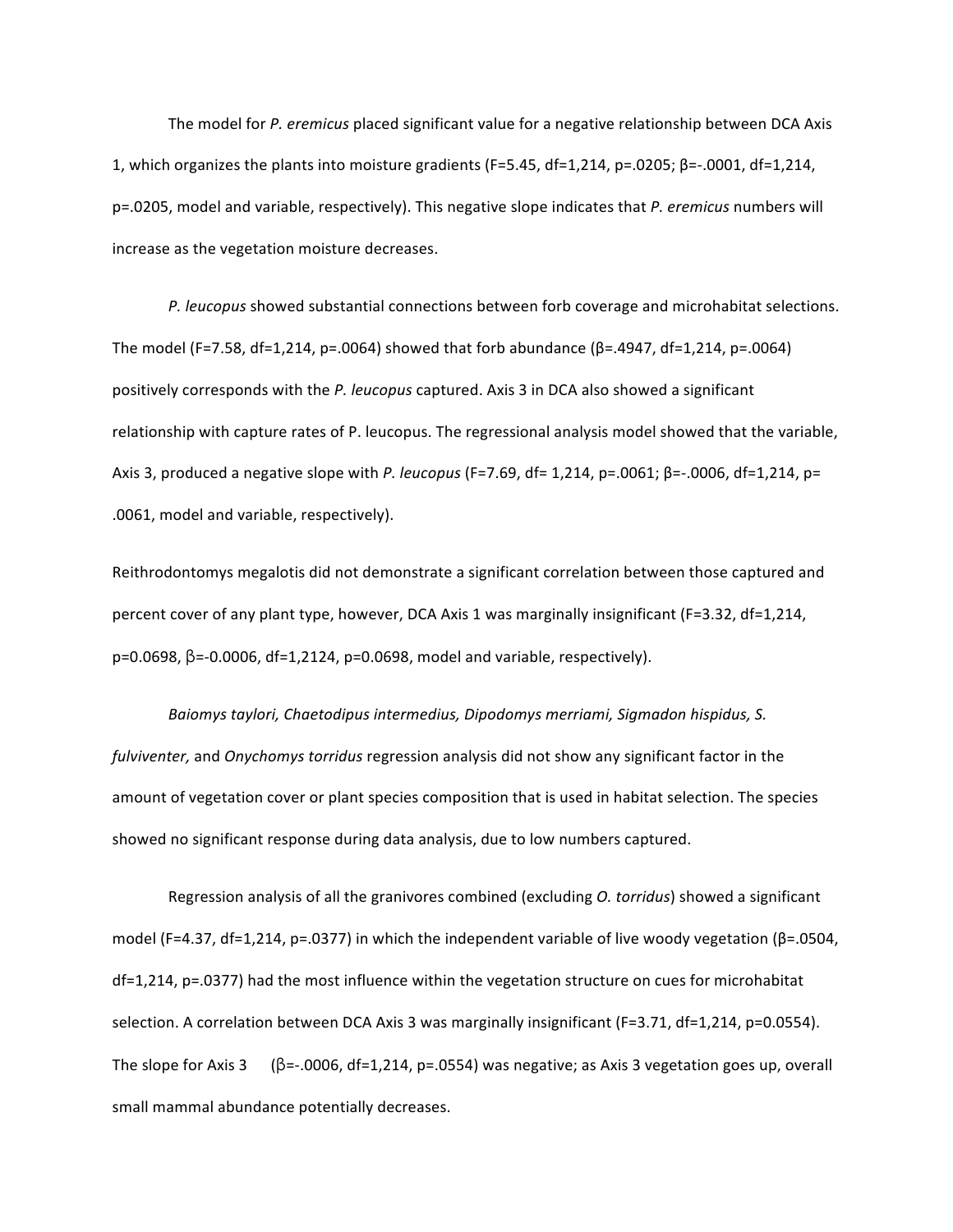A two-way ANOVA analysis was conducted on variation of rodents captured and differences in site, as well as distance from water. None of the ANOVA produced significant models (p values ranging from p=0.1166 to p=0.6982). Although insignificant, general trends were seen. *N. albigula* (mean Site A=0.0556, Site B=0.0, Site C=0.0278) does not show a significant preference for site, however, all captured were within 30 meters of water. *N. mexicana* (mean Site A=0.0417, Site B=0.0139, Site C=0.0) had a general trend of the majority of the species captured were within the downstream, drier site. Also, 75% of *N. mexicana* were found 40 meters or farther away from the stream. *P. boylii* (mean Site A=0.0694, Site B=0.0972, Site C=0.0) showed a general trend for avoiding areas with higher moisture. Over 75% of those captured were also found at least 40 meters away from the water source. *P. leucopus* (mean Site A=0.0694, Site B=0.0972, Site C=0.1528) showed an insignificant trend of those captured at the upstream site. Those captured were found at all distances, therefore no significance was found between *P. leucopus* captured and distance from water.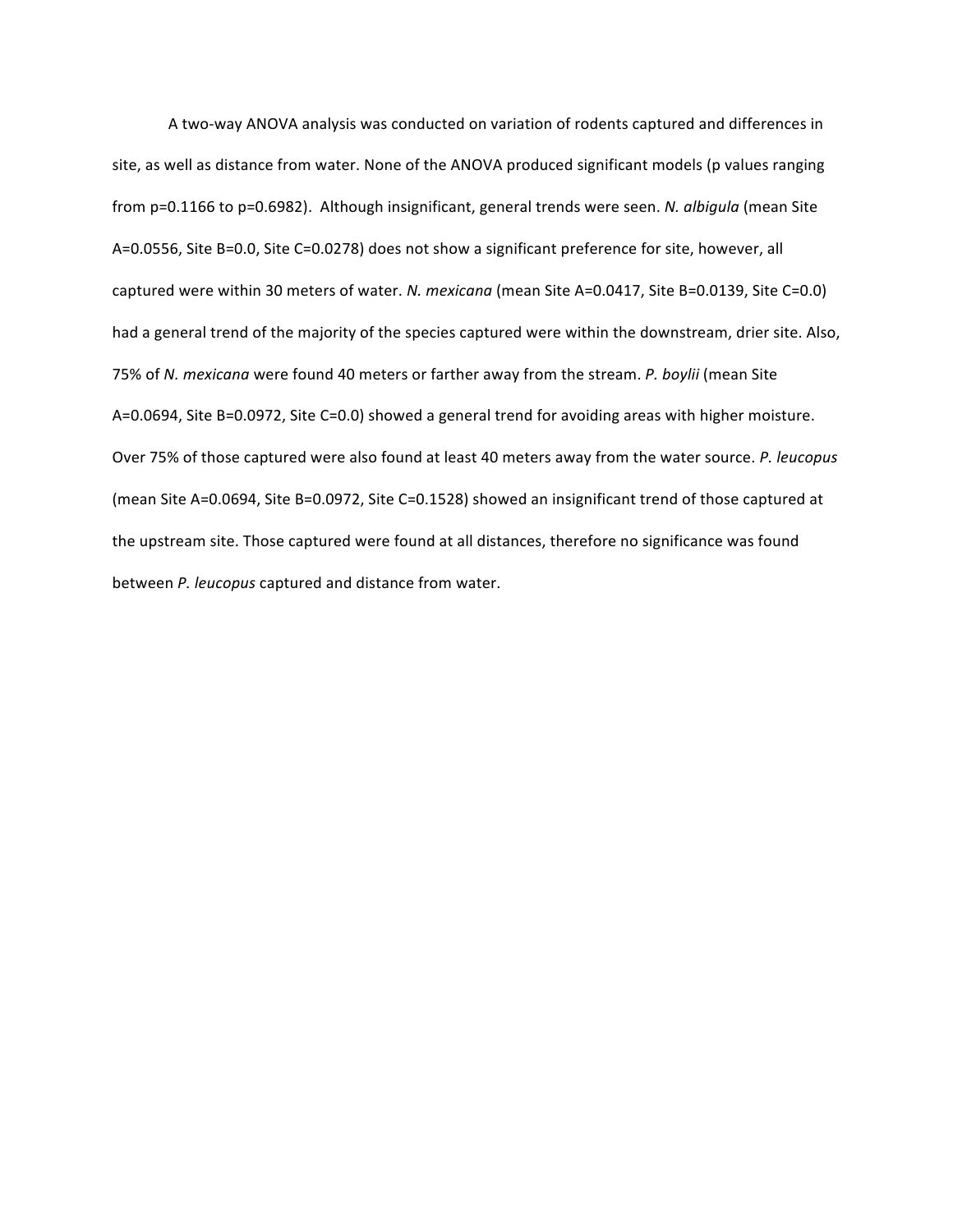

Figure 2: Percent plant cover for each plant type. Overall grass, forb, woody, and dead wood cover for each site and the mean of collective total abundance.



Figure 3: Species that contributed the most cover within Site A. Percent cover calculated from overall cover by vegetation found within Site A.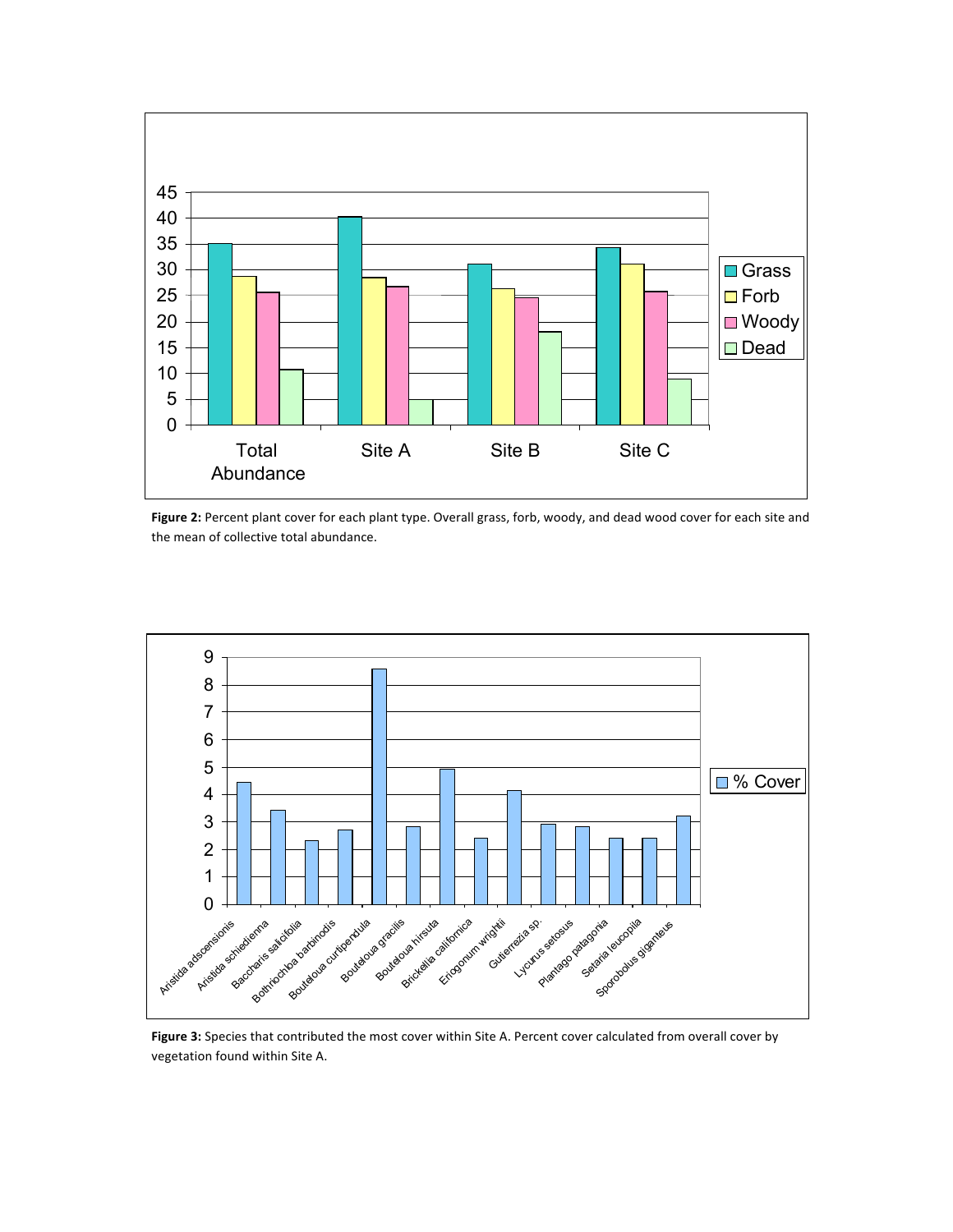

Figure 4: Species that contributed the most cover within Site B. Percent cover calculated from overall cover by vegetation found within Site B.



Figure 5: Species that contributed the most cover within Site C. Percent cover calculated from overall cover by vegetation found within Site C.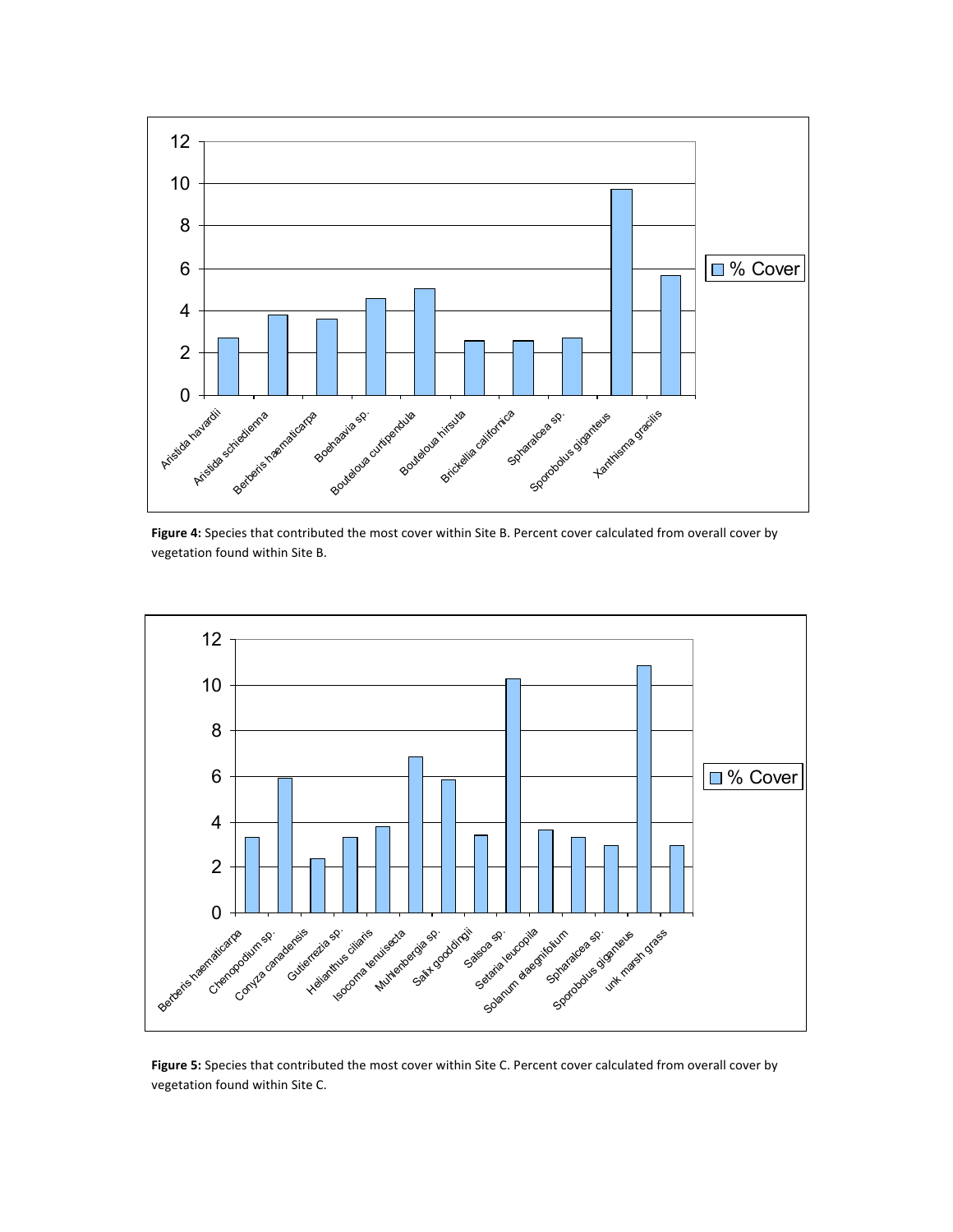#### **DISCUSSION**

Vegetation Gradients - Vegetation composition differs between the three areas of study along with the variation of moisture gradients. The riparian areas of the cienega include a riparian zone between 3 and 15 meters in width on each side of the waterway, wider riparian occurrences upstream and more restricted sections downstream. Riparian and backwater marshy regions included green marshy streamside grasses, water loving forbs such as *Conyza canadensis, Convolvulus, Medicago*, and *Melilotis* species, and woody species such as *Salix gooddingii*, and *Baccharis salicifolia* characterize these areas. The greater the distance from water, the lower the moisture content. With a reduction in moisture, vegetation would transition from riparian habitat to a combination of desert prairie grasses, forbs, and scattered shrubs and low trees, including succulents, juniper, barberry, and oak. Woody debris was found throughout all habitat types and vegetation zones.

*Habitat Selection Cues - N. albigula* is primarily found in arid regions, and is often, but not obligately, associated with clumps of prickly pear (*Opuntia*; Armstrong, 1972; Stamp, 1979), and according to Macedo, builds dens on moderately rocky slopes, usually using jumping cholla as nest material (1988). The aforementioned describes similar vegetation and composition of the cienega habitat, more so the lower two sites than the upstream site. The mean *N. albigula* captured found the species within Site A and Site C, and absent in Site B. Although slightly contradictory, all areas along the cienega had ample food supply for the species. According to data analysis, *N. albigula* was negatively influenced by grass and dead wood cover. This contradicts what was found by Ellison and Witford, as higher frequencies of trees and shrubs, respectively, provided nest sites as well as leaves and bark that contribute to their diet (1998, 1982). In addition, *N. albigula* was trapped in low numbers in riparian woodland but in higher numbers in desert shrub, during a previous study (Stamp, 1979). Data collected in the cienega contradicts these findings, as all *N. albigula* captured were 30 meters or less from water.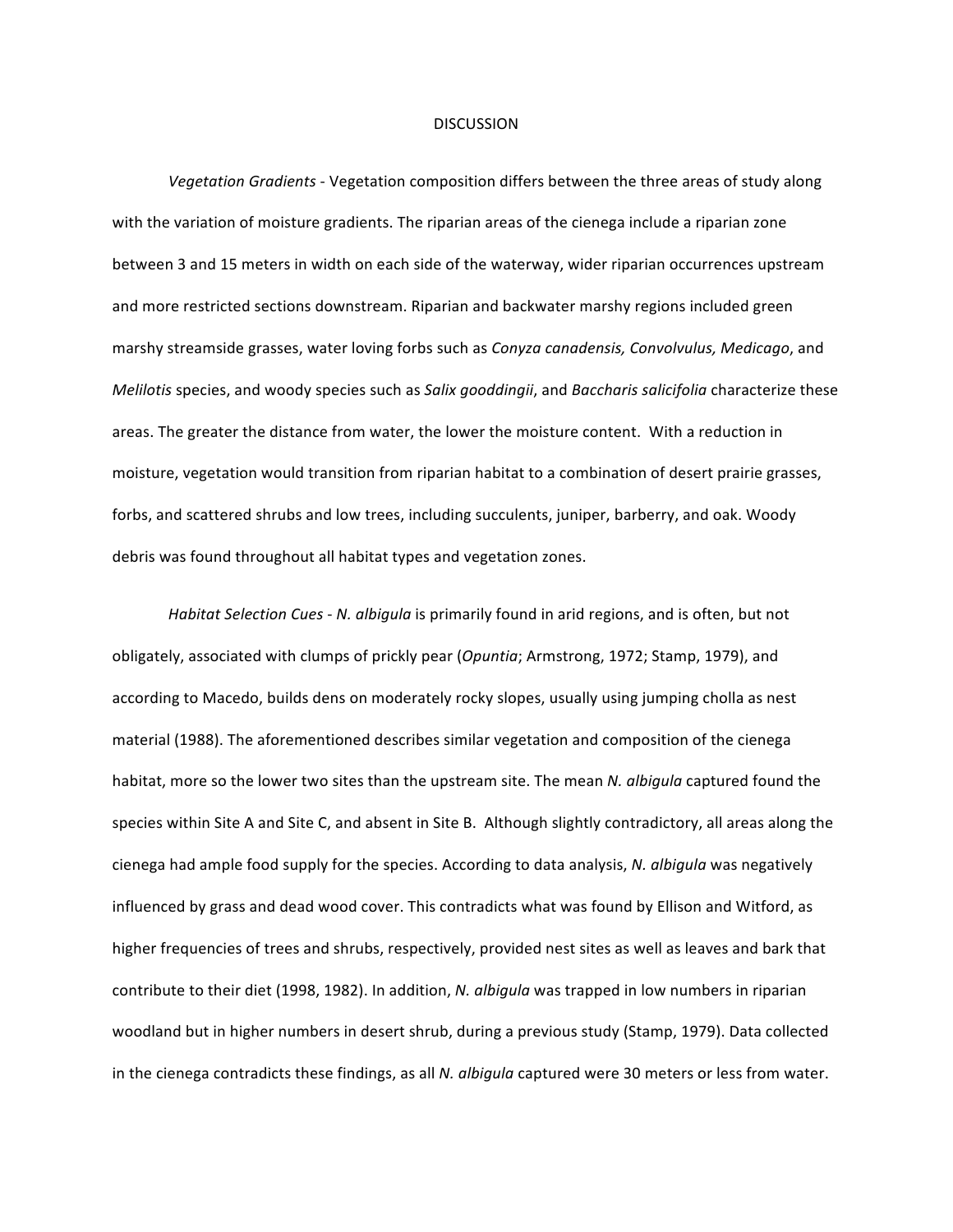*N. mexicana* analysis interpreted that the species responded positively to live woody cover. N. *mexicana* possibly uses the live wood as shelter and protection against predation. Those captured were found at distances 40 meters or farther from the stream within Sites A and B, and were absent in Site C. In comparison between the two *Neotoma* species, this can suggest that the species either has weaker ties to water than *N. albigula*, the two species experience competition for resources, and/or rely on different vegetation cues for microhabitat selection. In Sites A and B, the substrate consisted of rocky hillsides and in correlation with Armstrong, the species usually inhabits rocky terrain (1972).

P. boylii habitat selection was positively correlated with dead wood, suggesting that it is important for shelter and security. Similar findings were discovered of P. maniculatus by Doyle (1990). Analysis also showed that the species had a general trend to be found in the lower two sites and at least 40 meters from water. This suggests that the species possibly experiences selection towards drier habitats. 

DCA Axis 1 scored plants with high moisture content with high numbers, which adversely affected *P. eremicus*. Analyses provide evidence for *P. eremicus* abundances to be negatively affected by moisture within vegetation, which is supported by species characteristics. *P. eremicus*, the cactus mouse, prefers drier habitats (Reid, 2006). A total of 3 P. eremicus were caught, therefore no significant results were found in relation to plant type cover. However, in Ellison, *P. eremicus* occurred in areas with high percentages of perennial grasses and was associated negatively with tree cover, tree frequency, litter cover, and debris piles (1998).

P. leucopus analyses showed positive connections between forb cover and habitat selection. DCA Axis 3 interpretations correlated the presence of thick woody cover with a decline in species abundance. With 18 out of 52 captures, P. leucopus had the greatest overall abundance. It was found in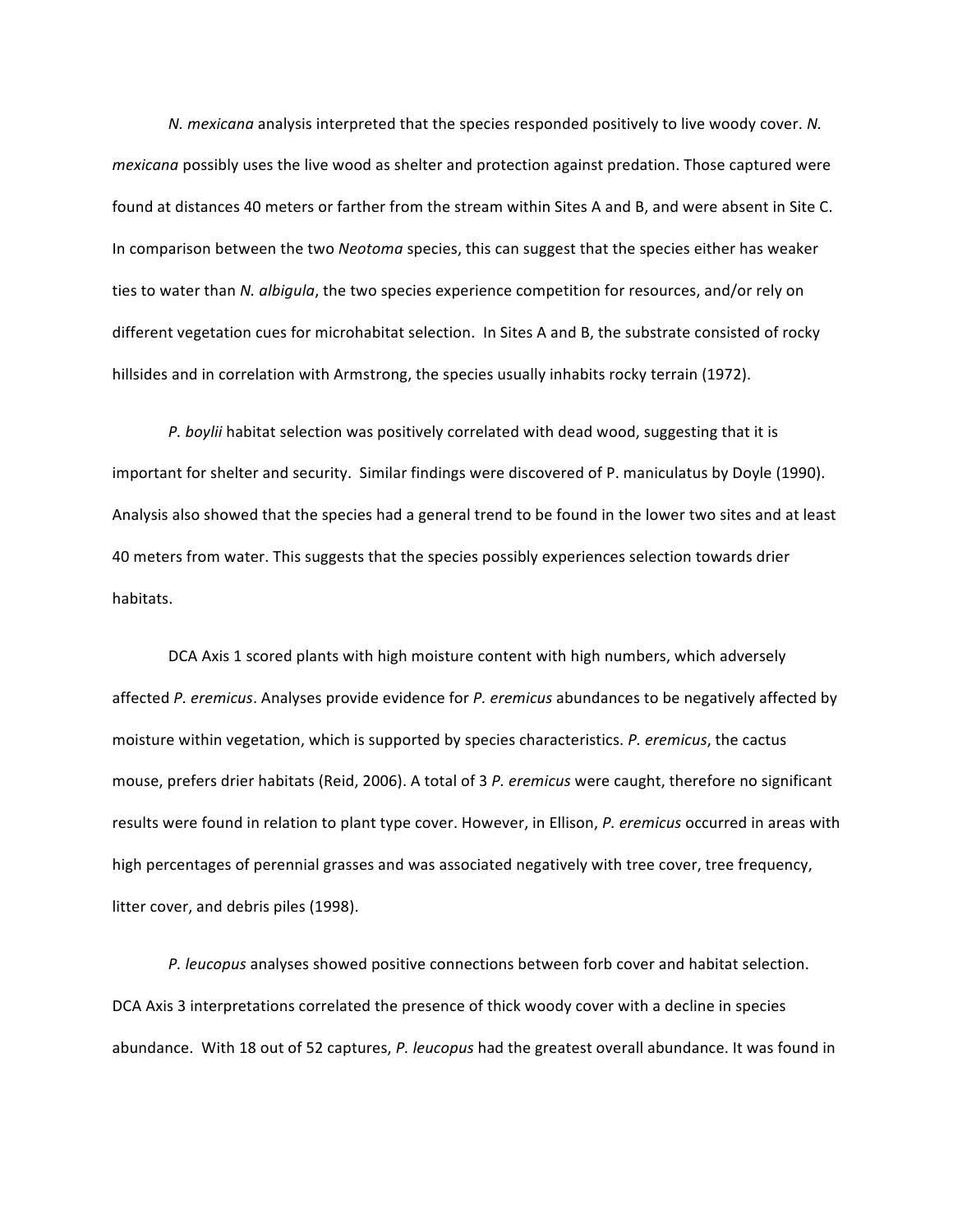all three sites at all distances from water. This suggests that *P. leucopus* is perhaps a generalist that is able to thrive in a variety of habitats.

Analyses regarding R. megalotis did not portray any significant connections with any of the variables tested, likely due to the low numbers caught. It did, however show a tendency towards riparian areas, as it correlated with the marginally insignificant model linking DCA Axis 1 with a negative impact on the species.

The other 6 species caught contained 1 or 2 representatives. These small numbers could not be used to interpret microhabitat preferences, although selection due to vegetation structure and water availability may still occur.

An analysis of all rodents captured, excluding *O. torridus* which is a carnivore, showed a significant correlation to live woody species. Granivorous rodents positively correlated with woody cover, rather than their main food source. The cienega supplies a high abundance of grasses, therefore possibly cover, security, and prospective nesting sites are greater concerns than food availability.

*Composition and Percent Cover* - Overall analyses show that rodents had a stronger response to the cover classes of each vegetation type, rather than to specific species. The DCA axes had little or weak correlation between those captured and plant composition. This could be caused by the difficulty to interpret the axes. The DCA axes were a cause for confusion, as vegetation was summarized; higher scores occasionally were given to species seen infrequently, while commonly occurring species were given lower scores. Axis 2 and Axis 3 were difficult to interpret as underlining trends were hard to find.

Further *Investigation Possibilities* - Overall analysis had low R-squared values, in which vegetation structure and water availability explained rodent abundance. Repeat trapping and an increase in sample size would elevate R-squared values, giving a stronger data set for analysis which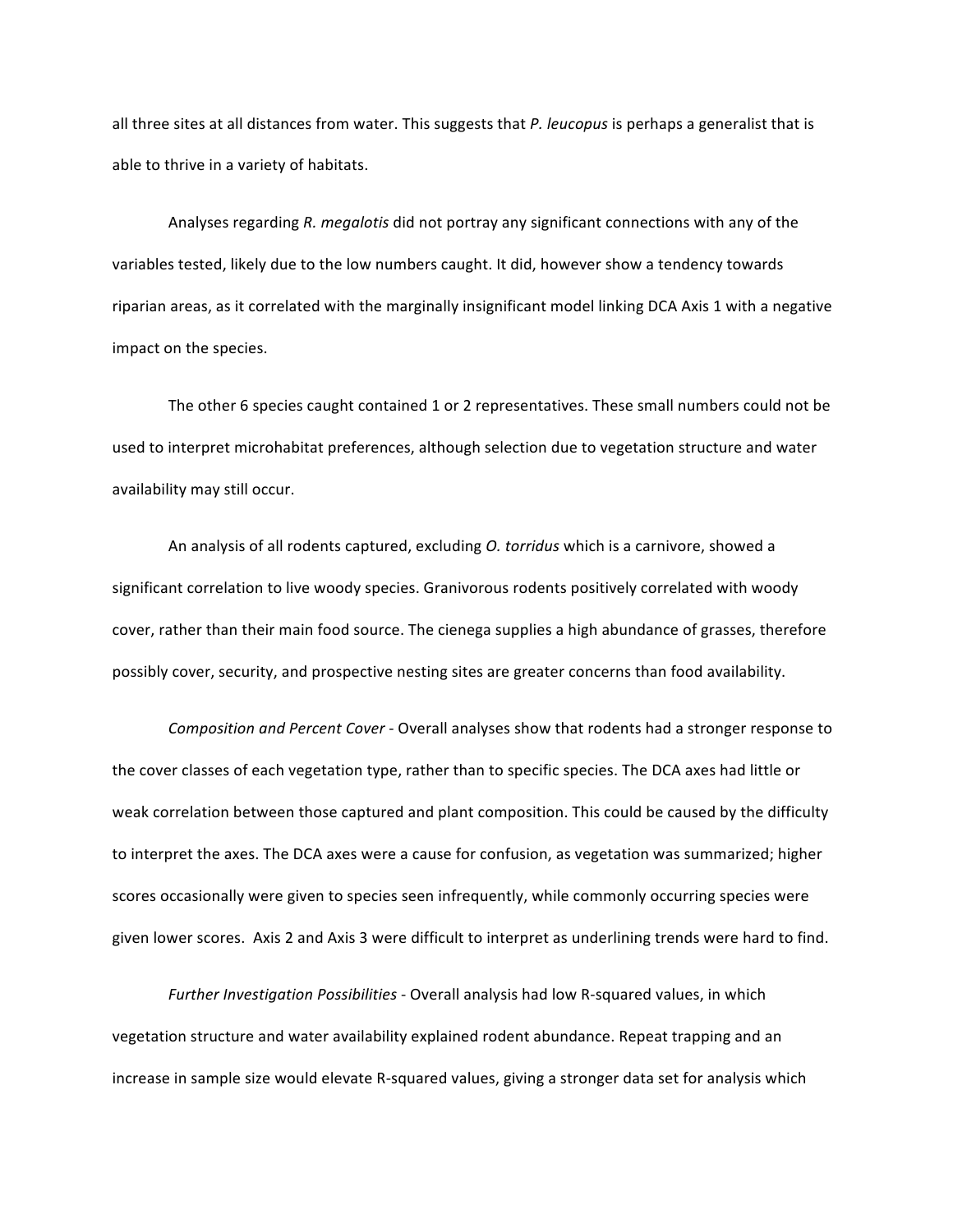could further support my current finding, and/or eliminate or support findings contradictory with similar studies. Other possibilities include sampling consecutive years to reduce variation between overall rodent community size and other influence on population size, as well as returning in the spring, when possible chances in rodent activity may occur.

The correlations toward woody vegetation among rodents could also be examined. Acorn presence was noted, but not well documented and could be a possible food source and connection towards woody plants (McShea, 2000).